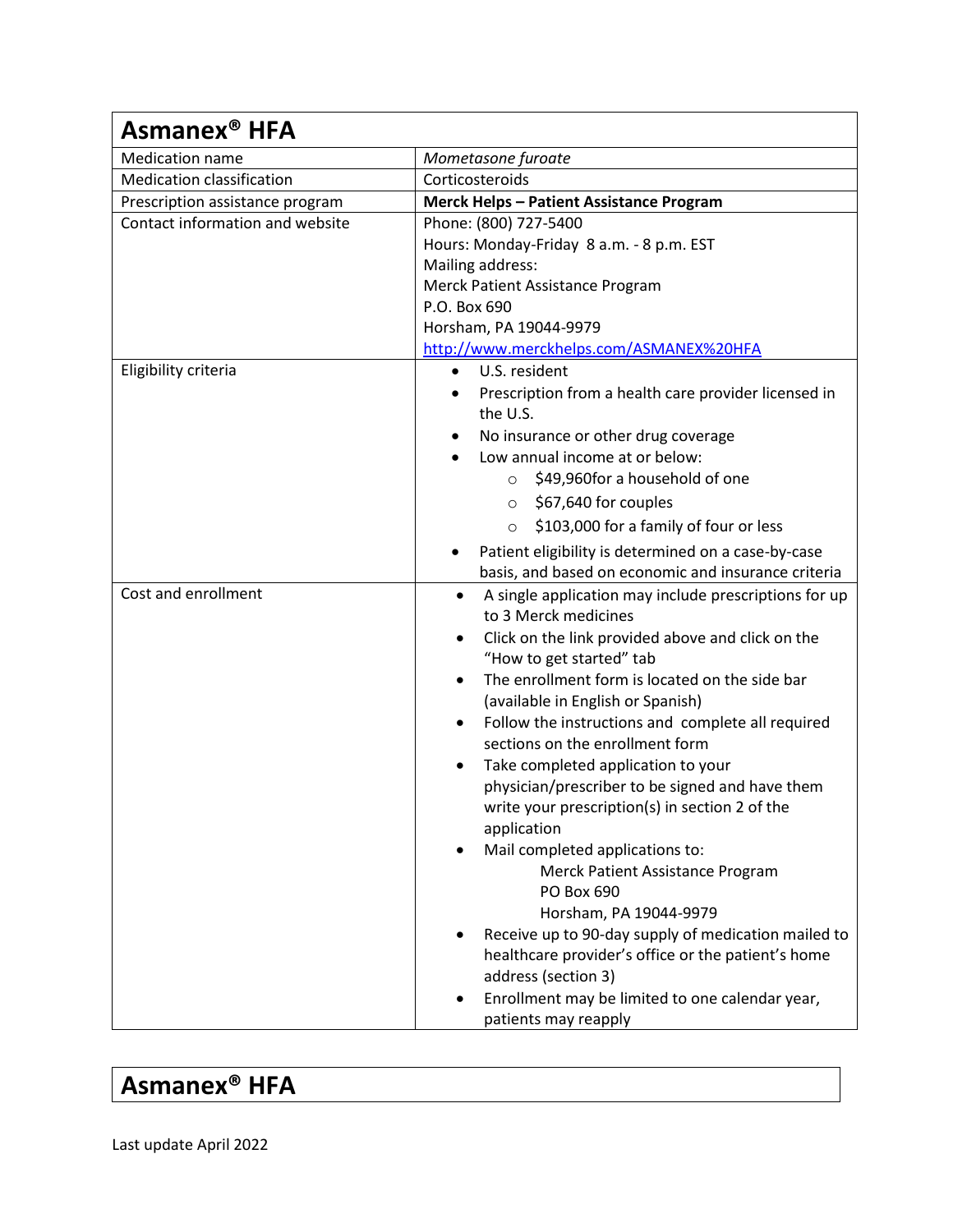| <b>Medication name</b>           | Mometasone furoate                                                                                   |  |  |
|----------------------------------|------------------------------------------------------------------------------------------------------|--|--|
| <b>Medication classification</b> | Corticosteroids                                                                                      |  |  |
| Prescription assistance program  | Prescription Hope: National advocacy program that utilizes                                           |  |  |
|                                  | direct access to many pharmaceutical company sponsored                                               |  |  |
|                                  | patient assistance programs                                                                          |  |  |
| Contact information and website  | Phone: (877) 296-4673<br>Fax: (877) 298-1012                                                         |  |  |
|                                  |                                                                                                      |  |  |
|                                  | Mailing address:                                                                                     |  |  |
|                                  | Prescription Hope, Inc.<br>P.O.Box 2700                                                              |  |  |
|                                  | Westerville, Ohio 43086                                                                              |  |  |
|                                  | https://manage.prescriptionhope.com/enrollment/register.php                                          |  |  |
| Eligibility criteria             | US resident<br>$\bullet$                                                                             |  |  |
|                                  | May be uninsured                                                                                     |  |  |
|                                  | Restrictions do apply (must complete enrollment                                                      |  |  |
|                                  | application)                                                                                         |  |  |
|                                  | The average income to qualify for the Prescription                                                   |  |  |
|                                  | Hope pharmacy program:                                                                               |  |  |
|                                  | Individuals earning around \$30,000 per year<br>$\circ$                                              |  |  |
|                                  | Couples earning around \$50,000 per year<br>$\circ$                                                  |  |  |
|                                  | Guidelines increase with each additional<br>$\circ$                                                  |  |  |
|                                  | member in households earning up to \$100,000                                                         |  |  |
|                                  | per year                                                                                             |  |  |
| Cost and enrollment              | \$50 per month, per medication<br>$\bullet$                                                          |  |  |
|                                  | Complete all required sections of the Prescription Hope                                              |  |  |
|                                  | enrollment form that is provided on the website above                                                |  |  |
|                                  | Need to include the following documents if applicable:                                               |  |  |
|                                  | If you are on Medicare, you must submit a copy<br>$\circ$<br>of your most recent Social Security New |  |  |
|                                  | <b>Benefit Amount Statement</b>                                                                      |  |  |
|                                  | If you applied for Medicaid or have applied for<br>$\circ$                                           |  |  |
|                                  | low-income subsidy (LIS), you must submit a                                                          |  |  |
|                                  | copy of the determination letter                                                                     |  |  |
|                                  | Completed and signed application with required                                                       |  |  |
|                                  | documents may be completed online, faxed or mailed                                                   |  |  |
|                                  | to:                                                                                                  |  |  |
|                                  | Prescription Hope, Inc.<br>$\circ$                                                                   |  |  |
|                                  | P.O. Box 2700                                                                                        |  |  |
|                                  | Westerville, Ohio 43086                                                                              |  |  |
|                                  | Fax: (877) 298-1012                                                                                  |  |  |
|                                  | Prescription Hope does not guarantee your approval                                                   |  |  |
|                                  | for patient assistance programs; it is up to each                                                    |  |  |
|                                  | applicable drug manufacturer to make the eligibility<br>determination                                |  |  |
|                                  | After enrollment, you can typically expect to receive 90                                             |  |  |
|                                  | days' worth of medication delivered to your home or                                                  |  |  |
|                                  | doctor's office within 4 to 6 weeks                                                                  |  |  |